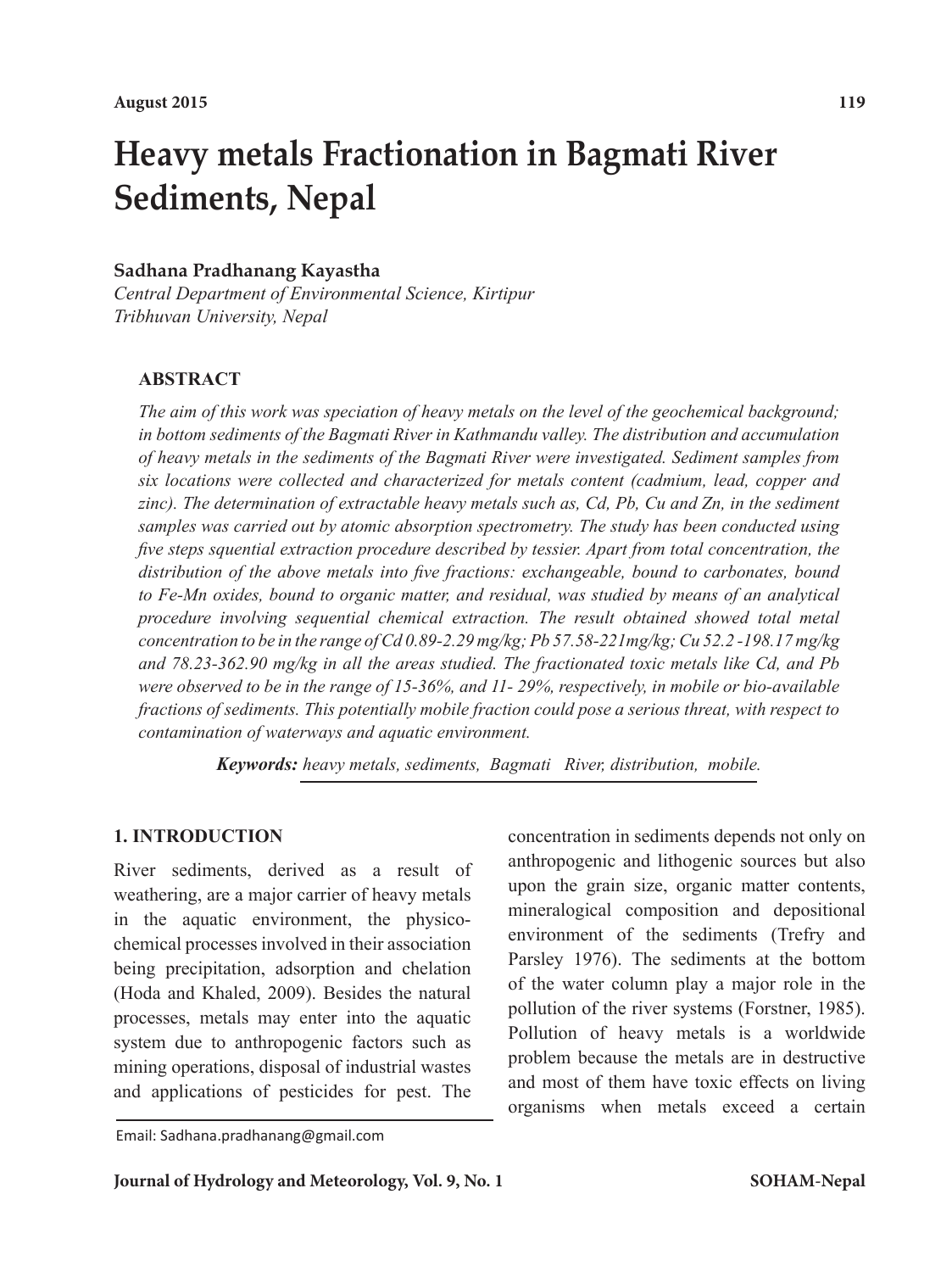concentration (MacFarlane and Burchette 2000, Pekey, 2006). The pollution of sediments is closely linked to contamination of water by domestic sewage, industrial effluents, urban diffuse load and agriculture (Hortellani etal. 2008). Sediments have been widely used as environmental indicators, because they have great capacity to incorporate and accumulate contaminants (Filho et al. 2013). In a river ecosystem, sediment is a primary concern as related to several important issues including water quality, aquatic habitat and reservoir water-storage capacity (Juracek and Ziegler, 2009). Sediment is an important source of heavy metal pollutants as they have a long residence time (Forstner and Wittmann, 1983). Sediment serves as a sink where contaminants can be stored and also act as a source of the pollutants to the overlying water and to the inhabitants of the ecosystem (aquatic organism). Therefore, it serves as the carrier and reservoir of the heavy metals and reflects the quality of the system (Chapman and Wang, 1999). Metals that do not remain soluble in water, gets adsorbed and accumulated on bottom sediments acting as a sink (Hakanson 1980; Hongyi et al. 2009). Heavy metals are of high ecological significance since they are not removed from water as a result of self purification but accumulate in reservoirs and enter the food chain (Loska and Wiechula, 2003). The analysis of sediments carried by rivers is of prime importance as they provide insights into the physical denudation rates in the basin (Viers et al., 2009). Heavy metals are not permanently fixed on sediments and can be released back to the water column by changes in environmental conditions, such as pH, redox potential, and chelation in the aquatic environment (Forstner, 1987; Sutherland et al., 2007). The mobility and bio-availability of heavy metal in the environment depends on

their chemical forms or type of the binding of the element; this approach is very useful for site assessment and risk analysis (Howard and Shu, 1996). Thus, the chemical form of the metals in the sediment is of great significance in determining their remobilization potential (Lopez-Gonzales et al., 2006).

Bioavailability and mobilization of heavy metals in aquatic environment does not describe by total metal concentration (Singh, 2003; Zakir et al; 2008). The determination of the total concentration of the metals gives no information on their various forms (Tokalioglu, et al. 1999; Marengo et al. 2006). Therefore, sequential extraction techniques have been developed and applied to the aquatic sediment samples. The use of sequential extractions, although more time consuming, furnishes detailed information about the origin, mode of occurrence, biological and physicochemical availability, mobilization, and transport of trace metals. Speciation is not only very useful for determining the degree of association of the metals in the sediments and to what extent they may be remobilized into the environment (Forstner et al., 1990), but also for distinguishing those metals with a lithogenic origin from those with an anthropogenic origin. Metals with an anthropogenic origin are mainly obtained in the first extractions, while in the last stage of the process the residual fraction is obtained, corresponding to metals with lithogenic origins (Rubio et al. 1991; Izquierdo et al. 1997).

 The Bagmati River is a major river in Nepal which originates in the central northern mountains and runs through urban areas of Kathmandu valley. The Bagmati river water has huge religious, cultural, economic and aesthetic values in this region. So, the river water has direct connection with health, environment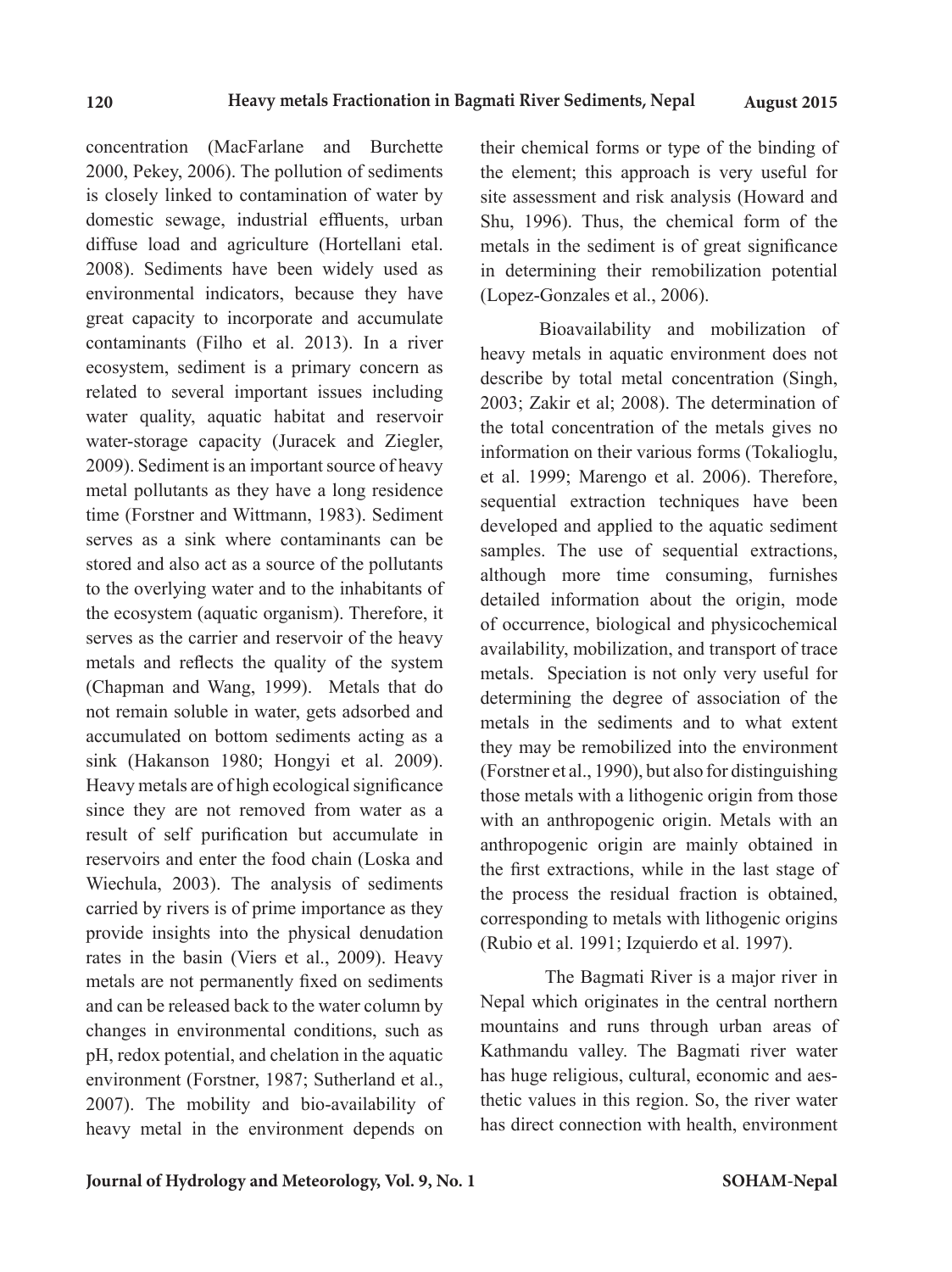and ecology and development. Bagmati River inside the Kathmandu Valley has been heavily polluted due to increasing rapid population growth; unplanned expansion of Kathmandu city and haphazard waste disposal into the river. The river is also used for discharging of untreated sewage and industrial effluents into them and the place for dumping of solid wastes and direct sewerage discharge into the river have been the major problem in the management of Bagmati River. So far many organizations are working to prevent pollution of Bagmati River but, conditions remains as it is the same or even worse. The main objective of this study was to assess distribution and accumulation of heavy metals in the sediments of the Bagmati River in Kathmandu valley. Sediment samples from six locations were collected and characterized for metals content (Cd, Pb, Cu and Zn).

#### **2. MATERIALS AND METHODS**

#### **2.1 Sediment sampling**

Samples of sediment were collected in March 2011. A total 6 sampling sites for river bed sediment samples were collected in the Bagmati River, Nepal shown in figure 1. Bed sediment samples were collected in polyethylene bag using a stainless steel scooper where flow was low. Three random samples were taken



**Figure 1: Sampling sites of Bagmati River, Nepal.**

**Journal of Hydrology and Meteorology, Vol. 9, No. 1**

**SOHAM-Nepal**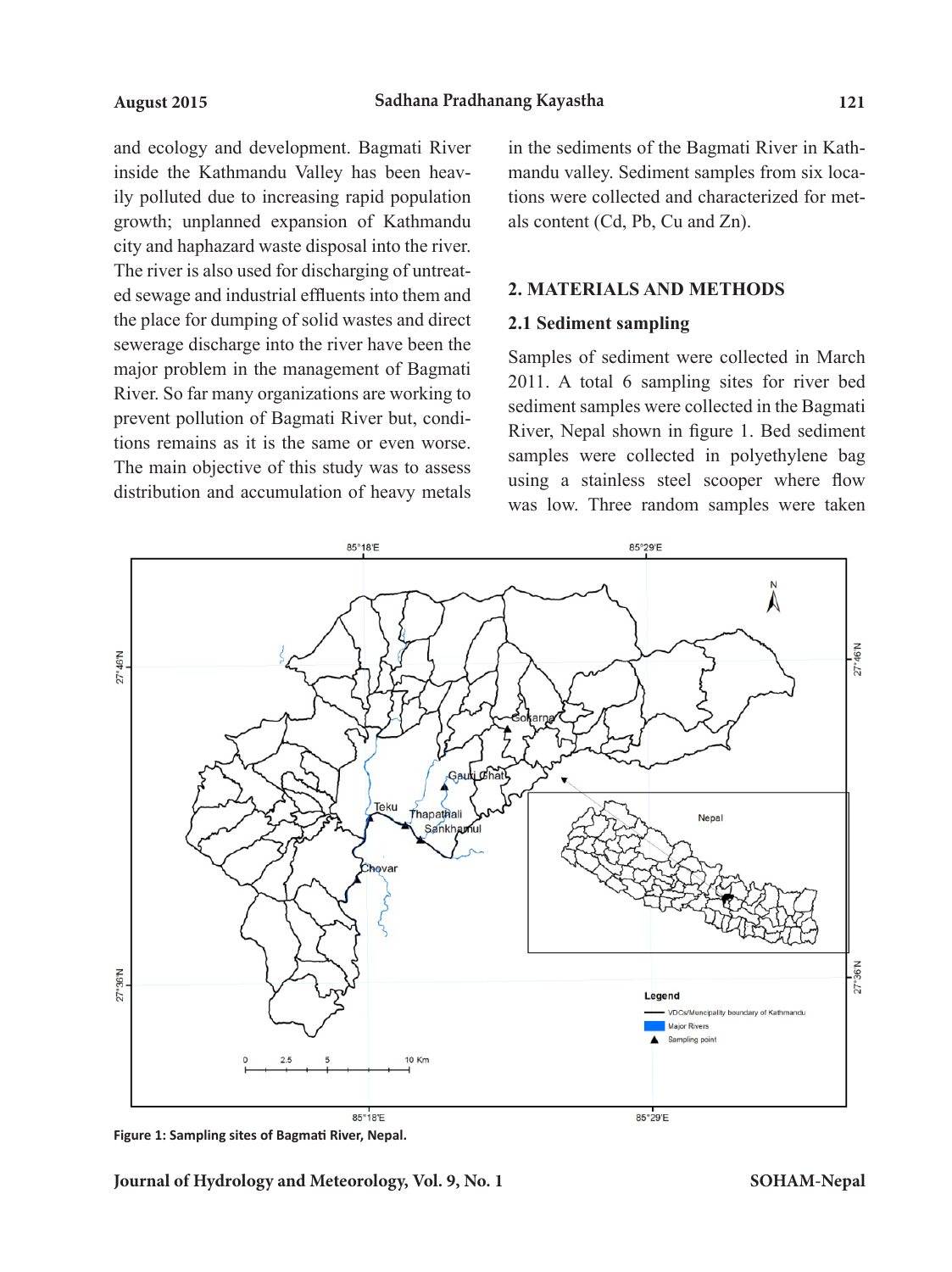from each site, which were homogenized and composite samples were stored in plastic bag with zip lock. The sediment samples were immediately sealed and stored at  $4^{\circ}$ C until reaching our laboratory. Sample name and sample sites were given in Table 1.

| Table 1: Sediment samples from |  |
|--------------------------------|--|
| <b>Bagmati River</b>           |  |

| Sample name    | Site name  | <b>Distance</b><br>(Km) |
|----------------|------------|-------------------------|
| B1             | Gokarna    |                         |
| B <sub>2</sub> | Gaurighat  |                         |
| B <sub>3</sub> | Sankhamul  | 12                      |
| <b>B4</b>      | Thapathali | 14                      |
| B <sub>5</sub> | Teku       | 16                      |
|                | Chovar     | 1 Q                     |

## **2.2 Analytical methods**

The collected sediment samples were air-dried at 50°C for 12 hrs at the laboratory and sieved through a 2 mm- sieve to remove large debris, stones and pebbles. Sediments were then ground in a mechanical agate grinder until fine particles  $(**63** \mu m)$  were obtained.

## **2.3 Metal extraction and analysis**

In the extraction procedure by Tessier et al. (1979), the metals investigation was wide ranging, but four heavy metals (Cu, Zn, Cd and Pb) were analyzed in the sequential extraction (five steps). The extraction procedure was applied to all the samples by using sequential extraction methods. After each successive extraction the supernatant was separated by centrifuging at 7000rpm for 30 minutes. The supernatant obtained in each of the extractions were collected. The residue was washed with 10 ml milli-Q water followed by centrifugation for 1 hour before the next extraction. The extraction consisted of five

main steps. The analysis procedure used in detail can be given as follows:

**2.3.1 Exchangeable:** One gram sediment sample was extracted at room temperature for one hour with 8 ml of 1M MgCl<sub>2</sub> (pH 7.0) with continuous agitations.

**2.3.2 Carbonate Bond** (Acid extractable): Residue from step (1) was leached at room temperature with 8 ml of 1 M of sodium acetate (pH 5 adjusted with HOAc) with continuous agitation for five hours.

**2.3.3 Bound to Fe-Mn Oxides** (Reducible fraction): The residue obtained from step 2 through continuous agitation at 96°C with 20ml of 0.04M NH<sub>2</sub>OH.HCl (Hydroxylamine hydrochloride) in 25% v/v acetic acid for 6 hours.

**2.3.4 Bound to Organic Matter (Oxidizable**  fraction): The residue obtained from step (3); 3 ml of 0.02M HNO<sub>3</sub> and 5 ml of 30%  $H_2O_2$  was added and pH adjusted to pH 2 with  $HNO<sub>3</sub>$ . The solution was agitated at 96°C for 2 hours and 3ml of 30%  $H_2O_2$  (pH 2 with HNO<sub>3</sub>) was added and sample was again agitated for 3 hours. After cooling, 5 ml of 3.2 M ammonium acetate in  $20\%$  (v/v) HNO<sub>3</sub> was added. The sample was diluted to 20 ml and agitated continuously for 30 minutes. The filtrate obtained in each step of the extraction was analyzed for heavy metals.

**2.3.5 Residual:** Residual obtained from step 4 was digested with HF/HNO3/HClO<sub>4</sub> mixture. 100 mg of residue was taken in a Teflon beaker and 20 ml of acid mixture of HF,  $HNO<sub>3</sub>$  and  $HClO<sub>4</sub>$  (in the ratio 7:3:1) was added. The Teflon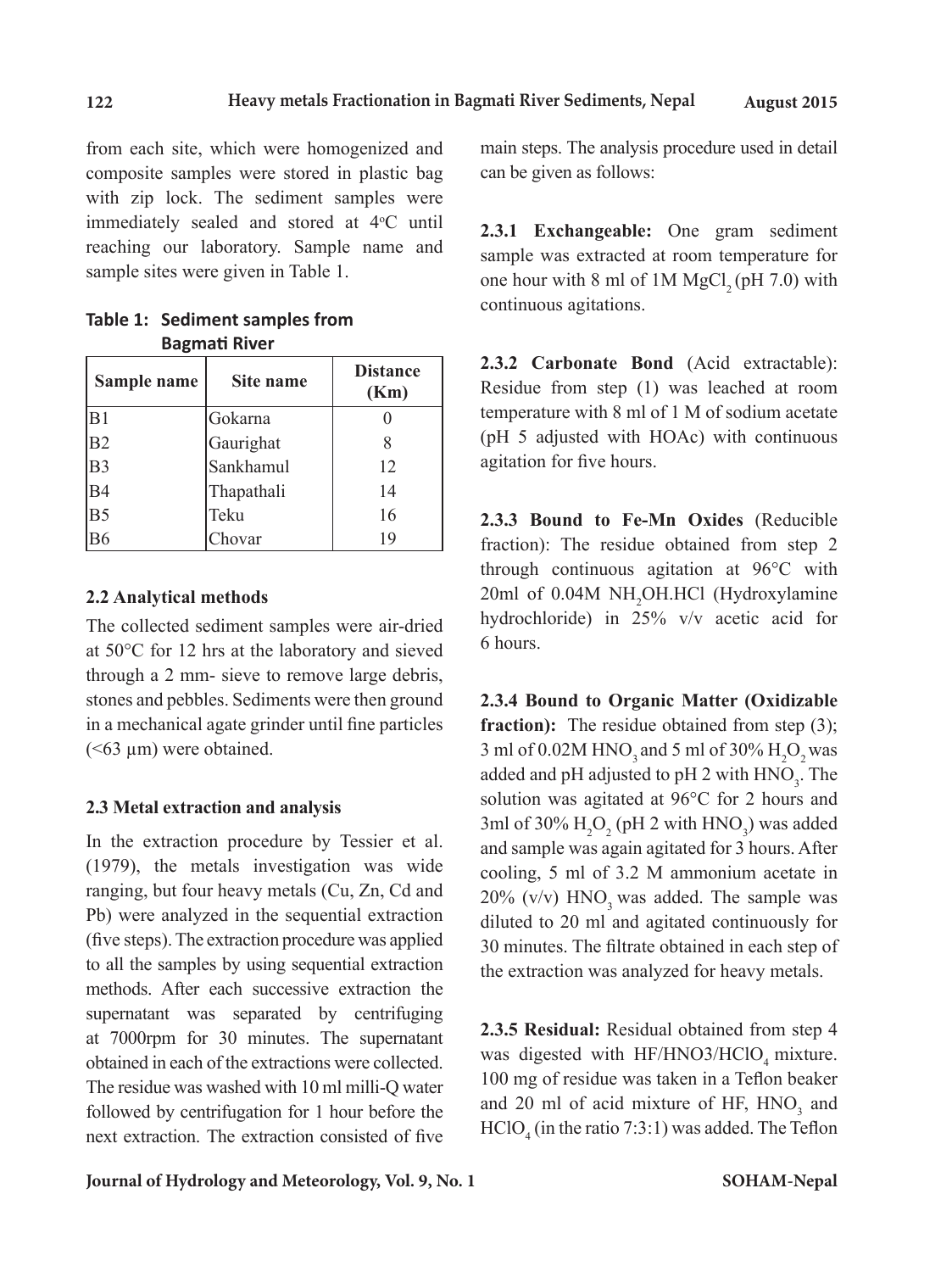beaker was placed in bomb digestion unit and heated 100°C for 2 hours. After cooling, volume was made up to 250 ml by adding milli-Q water.

The total metal concentrations: Fresh one gm of sample was digested with HF,  $HNO<sub>3</sub>$  and  $HClO<sub>4</sub>$ in the ratio of 7:3:1.

#### **2.4 Metal ion analysis**

Metal ion concentrations in different extracts were determined by Shimadzu Atomic Absorption spectrophotometer (model AA-6000) using air-acetylene flame. The analytical results obtained were validated with spiked samples. Operational conditions were adjusted in accordance with the manufacturer's guidelines to yield optimal determination. The percentage recovery of metals obtained by the summation of sequential fractions in relation to the total metal content extracted with aqua regia was computed. Three replicates were analyzed for each samples for metals and instruments were recalibrated every 10 samples throughout the study. Instruments were calibrated to ensure that instrument measurements do not drift.

#### **3. RESULTS AND DISCUSSION**

Metal concentration in the Bagmati River has been assessed for Cd, Pb, Cu and Zn. The fractionation of trace metals in sediments are based on sequential extraction procedures. In the present study, sequential extraction procedure as proposed by Tessier et al. (1979) has been used to obtain the following five fractions: (1) exchangeable; (2) bound to carbonate; (3) bound to Fe-Mn oxide (reducible phases); (4) bound to organic matter and sulfides; and (5) residual. The concentrations in percent (%) of the heavy metals determined at each



Figure 2 : Metal fraction in sediments of the Bagmati River (Exchangeable, carbonate, Fe-Mn oxide, organic and residual)

**Journal of Hydrology and Meteorology, Vol. 9, No. 1**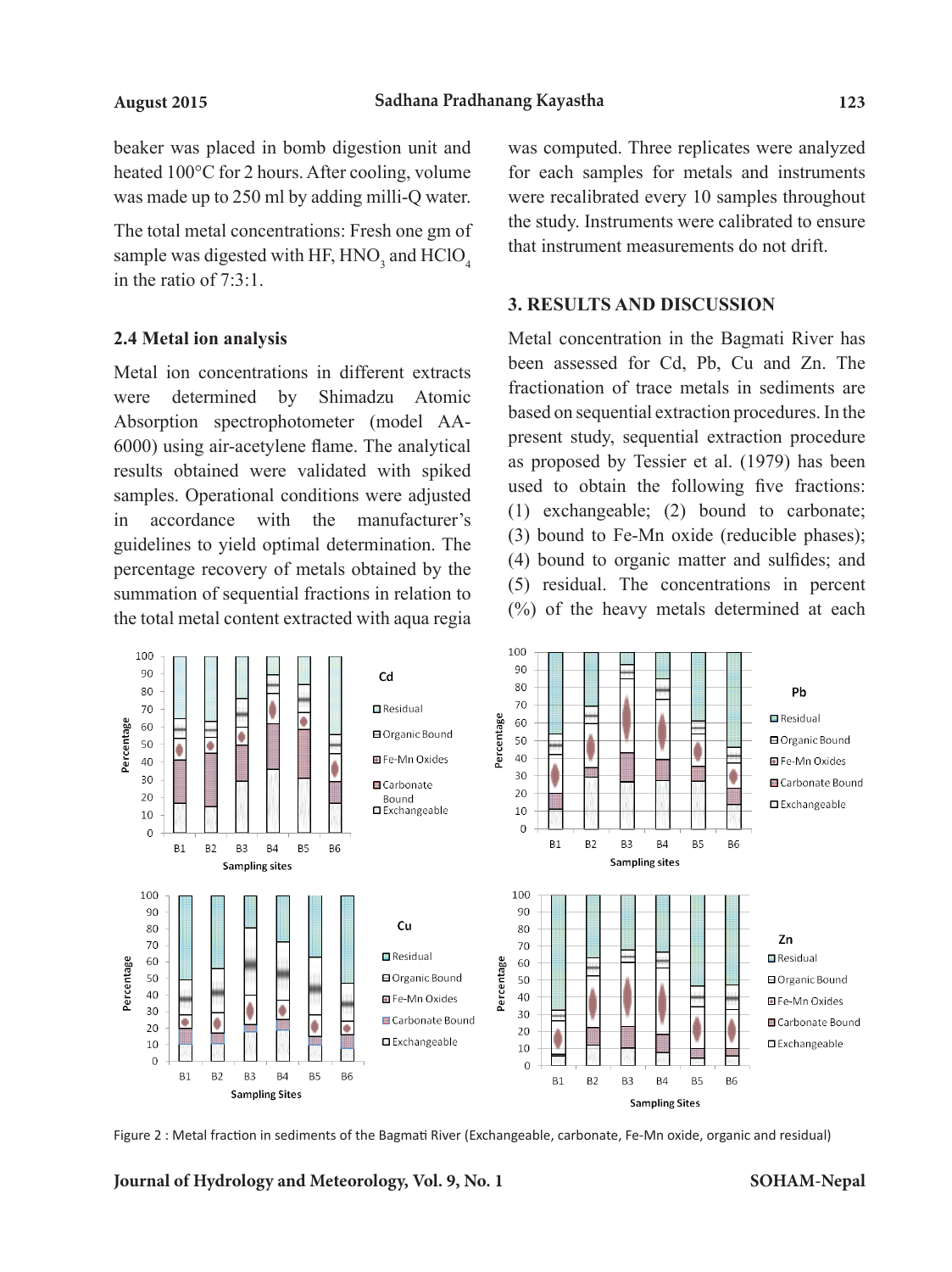extraction step in the sediment samples are given in Fig. 2.

The total concentration of Cd was varied from 0.89 mg/kg to 2.29 mg/kg. The highest concentration (2.29 mg/kg) was found at site B5 (Teku). The fractionation for cadmium indicates that it is mostly bound to exchangeable, carbonate fraction (Figure 2). About 36.0%, 31% and 29% of the total Cd is associated with exchangeable fraction at site 4 (Thapathali), site 5 (Teku) and site 3 (Sankhamul), respectively. This fraction has special importance due to the high mobility of heavy metals from this fraction to the aqueous phase (Jaradat et al. 2006).Significant amounts of Cd were found in carbonate fraction which can create very high risk to aquatic environment. The highest amount found at the sites B3, B4 and B5 in figure 2 and the rest of Cd was found as Fe–Mn oxide fraction and reducible fraction and residual fractions. These results are in agreement with many previous observations (Li et al. 2001; Li and Thornton, 2001). The most important reason of Cd pollution at the sites (B1, B2 and B3) was mixing of untreated domestic and industrial wastewater, dumping of garbage directly, and heavy density of the traffic which have hazardous environmental impact. Once Cd has been incorporated into sediment, it does not re-dissolve in neutral or alkaline conditions, largely because in the anoxic conditions in the sediment cadmium sulphide is formed, which is insoluble (Dojlido and Best 1993).

The total concentration of lead was found to be 57.58 to 221 mg/kg. The highest concentration was found at site (B4) Thapathali. Lead was mostly concentrated to residual fraction (inert forms), although it was present in other fractions (Fig.2). The high residual fraction may be due to the precipitation of Pb as stable compounds.

A significant amount of Pb was found to be associated with exchangeable, carbonate and Fe-Mn oxides fraction which may cause risk to aquatic life. The higher concentration of Pb values 29%, 26%, 27% and 26% was observed at the exchangeable fraction at sites B2, B3, B4 and B5, respectively (Fig. 2) and third stage (Fe-Mn oxide) of the extraction procedure (B3, and B4) was found higher concentration of Pb (42% and 34% ). A significant amount of the lead was found to be associated with exchangeable and bound to carbonate fractions and may pose risk to aquatic life. The association of lead with exchangeable fraction indicates dominance of anthropogenic sources through domestic wastes and municipal sewage and traffic-related Pb emissions. Remos et al. (1994) and Jha et al. (1990) also reported that lead is mostly present in Fe–Mn oxide fraction in sediments of River Yamuna at Delhi. The chemical partitioning of sediment Pb was strongly dominated by Fe-Mn oxide and residual fractions. It was found that anthropogenic Pb was strongly associated with exchangeable, Fe-Mn oxide and organic/ sulphide fractions in the sediments. The Fe–Mn oxide and the organic matter have a scavenging effect and may provide a sink for heavy metals. The release of the metals from the matrix is most likely to be affected by the redox potential and pH (Jain et al. 2007).

The total concentration of Cu varied from 54.20 mg/kg to 198.17 mg/kg. The highest concentration was found at site B3. Copper showed a homogeneous distribution in all samples. A number of earlier studies on polluted sediments, extractable Cu is mainly associated with organic matter (oxidizable phase), where it is likely to occur as organically complexed metal species (Yu et al.2001, Marin et al. 1997). The Cu bound to the residual fraction in the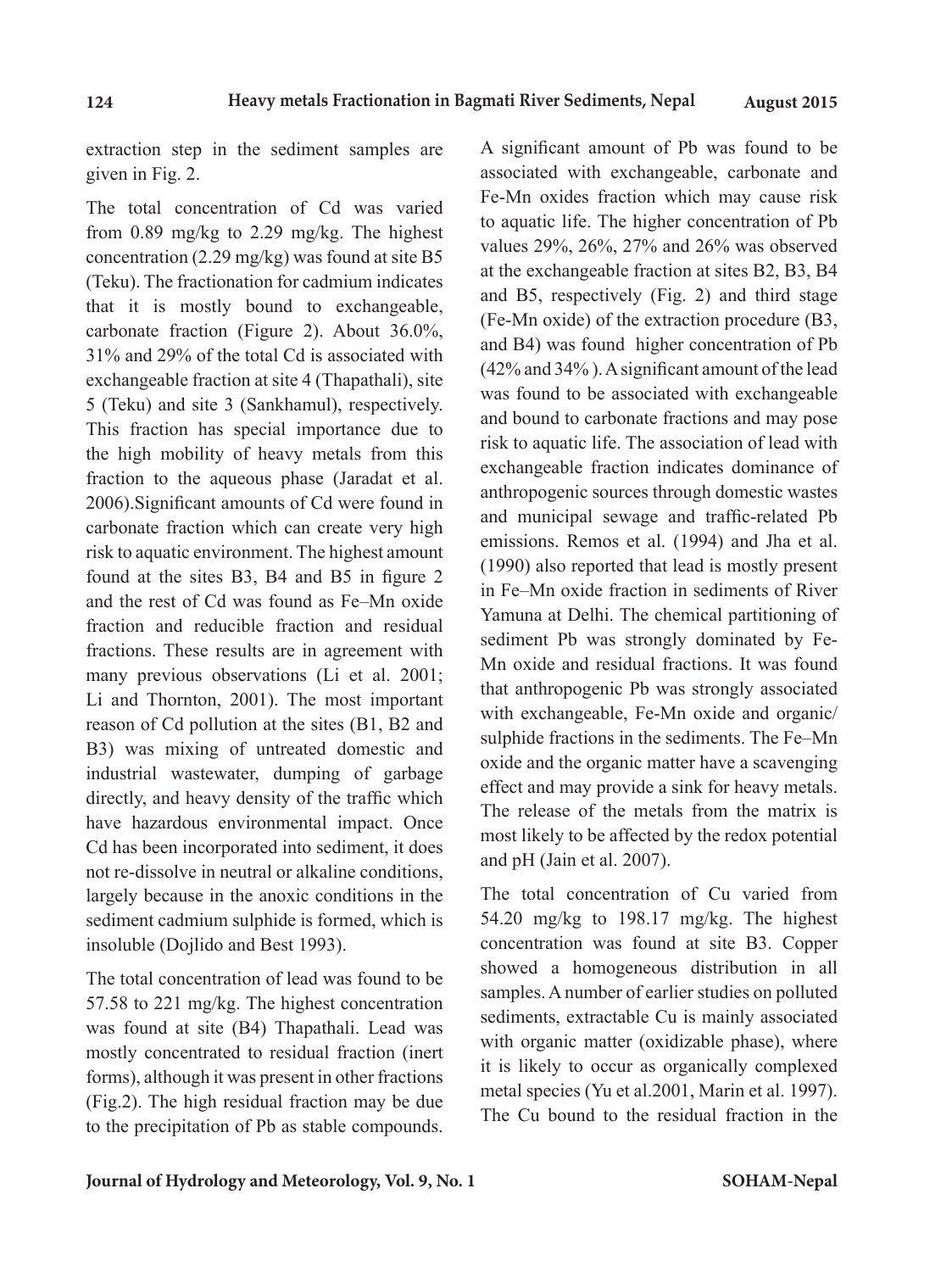sediments ranged from 27% to 53% of total. The next important phase in the sediment samples was the organic fraction  $(21 - 51.0\%)$ . The major portion is bound to organic matter at most of the sites probably due to Cu has high affinity towards organic matter and chemically very active in complexing such metals (Pempkowiak et al. 1999; Jain, 2007). A large portion of Cu percentage of copper is also found in reducible fraction (Fe–Mn oxide).

The total concentration of Zn varied from 78.23 mg/kg to 362.90 mg/kg in the sediment of Bagmati River. Zinc was found mainly in the residual fraction, although its significant amount was in the fraction bound to hydrated iron and manganese oxides. Zn concentration varied from 21% to 39% in Fe-Mn oxide fraction and highest percentage (%) was found at site B4 (Fig2). These findings are close to results found by other researchers. The predominant association of Zn with the Fe – Mn oxides (reducible fraction) of sediment has been widely recognized (Kuo et al.1983; Yu et al. 2001; Tsai et al. 2003), showing that the Zn adsorption onto these oxides has high stability constants.

# **4. CONCLUSION**

The present study examined the distribution of heavy metals in the sediments of the Bagmati River, Nepal. By studying the distribution of the metals between the different phases, their bioavailability and toxicity can be determined.

The results obtained in this study showed that sediments of the Bagmati River in the urban areas is heavily polluted with untreated municipal wastewaters and industrial effluents and heavy traffic that act as an important factor contributing to the river pollution. The high proportions of potentially bio-available form (exchangeable) of toxic metals like Cd 36%, 31% and 29% and Pb 29%, 26%, and 27% in the urban area of the Bagmati River sediment. This potentially bio-available fraction could pose a serious risk to aquatic life and therefore can easily enter the food chain. The association of Cd and Pb with exchangeable fraction indicates dominance of anthropogenic sources through domestic wastes and municipal sewage and traffic-related Pb emissions. The higher concentration of Pb (42% and 34%) was found to be in the third stage (Fe-Mn oxide) of the extraction at the sites B3, and B4. The Fe–Mn oxide and the organic matter have a scavenging effect and may provide a sink for heavy metals. The release of the metals from the matrix is most likely to be affected by the redox potential and pH. Sediments are ecologically important components of the aquatic habitat and are also a reservoir of pollutants. Speciation pattern of Cu and Zn in the Bagmati River shows only low to medium risk for the aquatic environment. Heavy metal pollution is of great concern because of their toxicity threatens to human health and the ecosystem. It is therefore recommended that, this river should be put under surveillance since it is one of the major sources of fresh water in this area.

# **REFERENCES**

- Chapman, P.M., Wang, F.Y., 1999. Appropriate applications of sediments quality values for metals and metalloids. *Environ. Sci. and Techn.* 33, 3937-3941.
- Dojlido, J.R., Best G.A., 1993. Chemistry of Water and Water pollution. Ellis Horwood, England.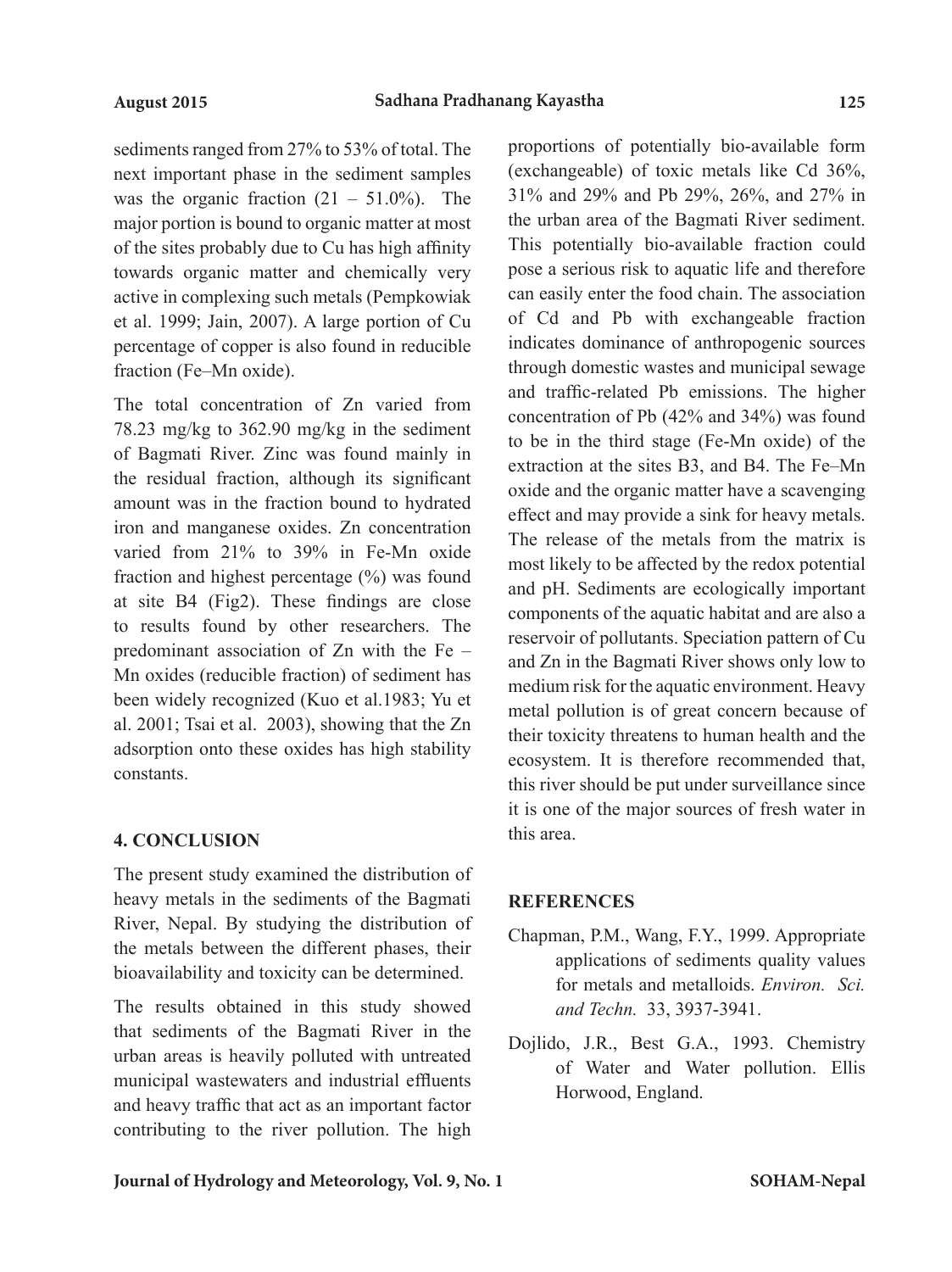- Filho, P.J., Betemps, G.R., Mesenburg, A.P., Alfonso, P., 2013. Determination of trace metals in sediment samples of the Santa Barbara Channel / Pelotas / RS / Brazil
- Forstner, U., 1985. Chemical forms and reactivities of metals in sediments. In Leschber, R., Davis, R. D. & L'Hermie, P. (Eds.), Chemical methods for assessing bioavailable metals in sludges and soils, London, *Elsevier.*
- Forstner, U., 1987. In Metal Speciation, Separation and Recovery. Lewis Publishers, *Chelsea.*
- Forstner, U., Ahlf, W., Calmano, W., Kersten, M. and Schoer, J. 1990. Assessment of metal mobility in sludges and solid wastes, In: Metal Speciation in the Environment, NATO ASI Series, J. A. C. Broeckaert, S. Gucer and F. Adams, 1-41. Series G, Ecological Sciences, Springer, Berlin
- Forstner, U., Wittman, G.T.W., 1983, Metal Pollution in Aquatic Environment, Springer-Verlag Berlin, Heidelberg, New York.
- Hakanson, L., 1980. An ecological risk index for aquatic pollution control—A sedimentological approach. *Water Research,* 14, 975–1001.
- Hoda ,H., Ahdy, H., Khaled, A.,2009. Heavy metals contamination in sediments of the western part of Egyptian Mediterranean Sea. *Australian J. Basic and Appli. Sci.* 3(4), 3330-3336.
- Hongyi, N., Wenjing, D., Qunhe, W., Xingeng, C., Poential toxic risk of heavy metals from sediment of the Pearl River in South China. *J. of Environ. Sci.* 21, 1053-1058.
- Hortellani, M.A., Sarkis, J.E.S., Abessa, D.M.S., Sousa, E.C.P.M., 2008. Avaliacao da contaminacao por elementos metalicos dos sedimentos do Estuario Santos-Sao Vicente (in Brazil). *Quím. Nova.* 31(1), 10-19.
- Howard, J. L., Shu, J., 1996. Sequential extraction analysis of heavy metals using a chelating agent (NTA) to counteract resorption. *Environ. Pollut.* 91, 89–96.
- Izquierdo, C., Usero, J.,Gracia, I. (1997) Speciation of heavy metals in sediments from salt marshes on the southern Atlantic coast of Spain, Mar. *Pollut. Bull.,* 34: 123-128.
- Jain, C. K., Malik, D. S., Yadav, R., 2007. Metal Fractionation Study on Bed Sediments of Lake Nainital, Uttaranchal, India. *Environ. Monit. Assess.* 130,129-139.
- Jaradat, Q.M., Massadeh, A.M., Zaitoun, M.Z., Maitah, B.M., 2006. Fractionation and sequential extraction of heavy metals in the soil of scrap yard of discarded vehicles. *Environ. Monit. Assess.* 112, 197–210.
- Jha, P.K., Subramanian, V., Stasawad, R., Griekan, V.R., 1990. Heavy metals in sediments of the Yamuna River (A tributary of the Ganges), India. *Sci Total Environ.* 95:7–27.
- Juracek, K.E., Ziegler, A.C., 2009. Estimation of sediment sources using selected chemical tracers in the Perry lake basin, Kansas, USA. *Intern. J. sediment Research* 24, 108-125.
- Kuo, S., Heilman, P.E, Baker, A.S., 1983. Distribution and forms of copper, zinc, cadmium, iron and manganese in soils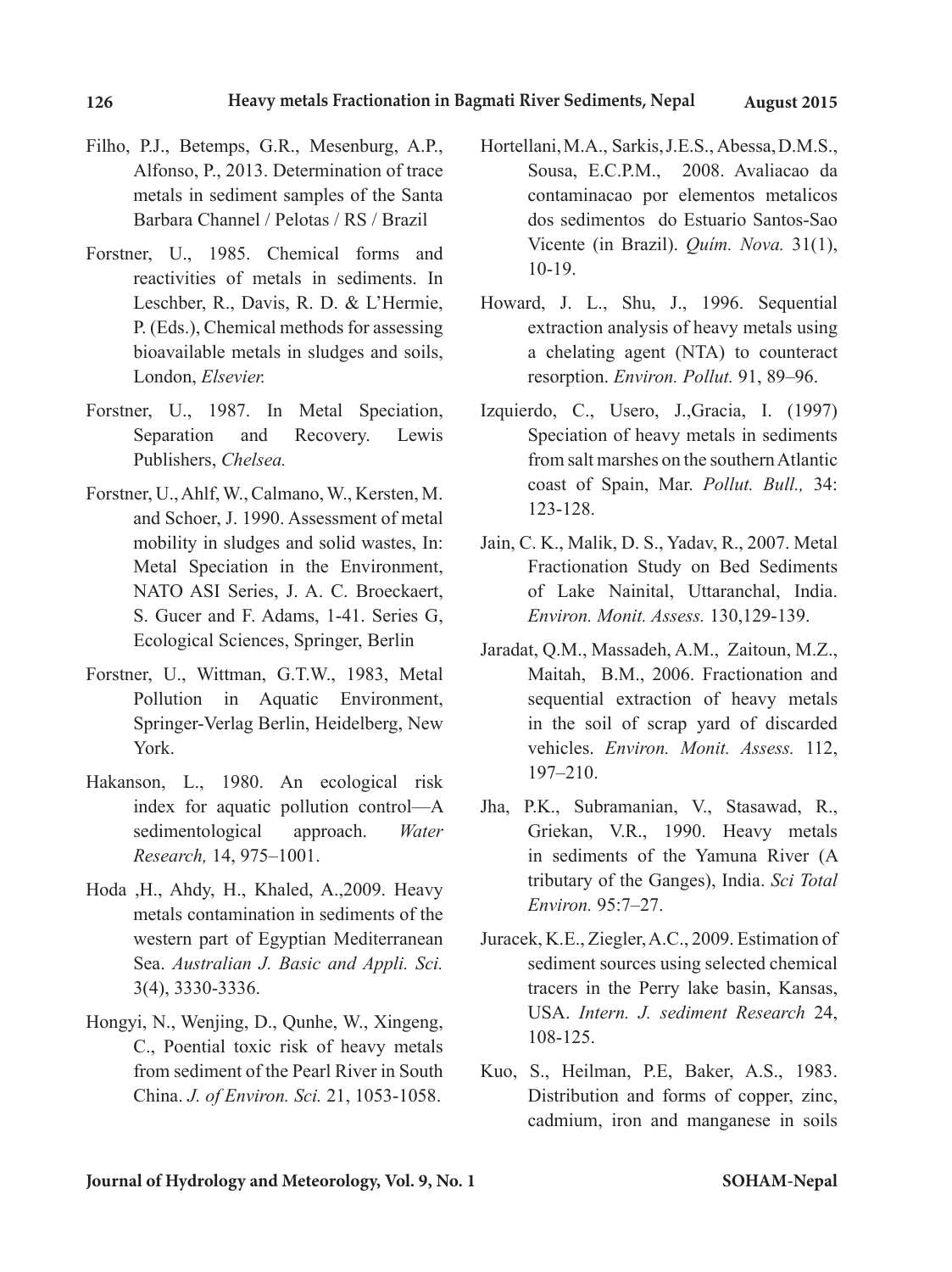near a copper smelter. *Soil Sci.* 135:101- 109.

- Li, X. and Thornton, L.: 2001, Chemical partitioning of trace and major elements in soils contaminated by mining and smelting activities, *Appl. Geochim.* 16, 1693–1706.
- Li, X., Poon, C. and Liu, P.: 2001, Heavy metal contamination of urban soils and street dusts in Hong Kong, *Appl. Geochim.* 16, 1361-1368.
- Lopez-Gonzalez, N., Borrego, J., Morales, J. A., Carro, O., Lozano-Soria, O., 2006 Metal fractionation in oxic sediments of an estuary affected by acid mine drainage (south western Spain), *Estuar. Coast. Shelf Sci.,* 68: 297-304.
- Loska, K., Wiechula, D., 2003. Application of principle component analysis for the estmationof source heavy metal contamination in surface sediments from Rybnik Reservoir. *Chemoshere,* 51, 723- 733.
- MacFarlane, G.R., Burchette, M.D., 2000. Cellular distribution of Cu, Pb and Zn in the Grey Mangroove Avicennia marina (Forsk). *Vierh Aqua. Bot.,* 68, 45- 59.
- Marengo, E., Gennaro, M.C., Robotti, E., Rossanigo, P., Rinaudo, C., Roz-Gastaldi, M., 2006. Investigation of anthropic effects connected with metal ions concentration, organic matter and grain size in Bormida river sediments. *Anal.Chim. Acta.* 560,172–183.
- Marin, B., Valladon, M., Polve, M., Monaco, A.,1997. A reproducibility testing of a sequential extraction scheme for the determination of trace metal speciation in a marine reference sediment by inductively coupled plasma mass

spectrometry. *Analytic Chimica Acta,*  342, 91–112.

- Pekey, H., 2006. The distribution and sources of heavy metals in Izmit Bay surface sediments affected by a polluted stream. *Marine Pollution Bulletin,* 52: 1197- 1208.
- Pempkowiak, J., Sikora, A., Biemacka, E., 1999. Speciation of heavy metals in marine sediments vs. their bioaccumulation by Mussels. *Chemosphere,* 39(2), 313–321.
- Ramos, L., Hernandez, L.M., Gonzalez, M.J.,1994. Sequential fractionation of copper, lead, cadmium and zinc in soils from or near Donana National Park. J *Environ Qual.* 23, 50-57.
- Rollinson, H.R., 1993. Using Geochemical Data: Evaluation, Presentation, interpretation. Longman, London.
- Rubio, R., Lopez-Sanchez, J. F., Rauret, G., 1991. La especiacion solida de trazas de metales en sedimentos. Aplicaciỏn a sedimentos muy contaminados, *Anal. De Quim.,* 87, 599-605.
- Singh, M., Muller, G., and Singh, I.B., 2003, Geogenic distribution and baseline concentration of heavy metals in sediments of the Ganges river, India, J. *Geochem. Explor.* 80: 1–17.
- Sutherland, R.A., Tack, F.M.G., 2007. Sequential extraction of lead from grain size fractionated river sediments using the optimized BCR Procedure. *Water Air Soil Pollut.* 84,269–284.
- Tessier, P.G.C. Campbell, M. Bisson, 1979. Sequential Extraction for the Separation of Particulate Trace Metals. *Anal. Chem.*  51: 844-851.

**Journal of Hydrology and Meteorology, Vol. 9, No. 1**